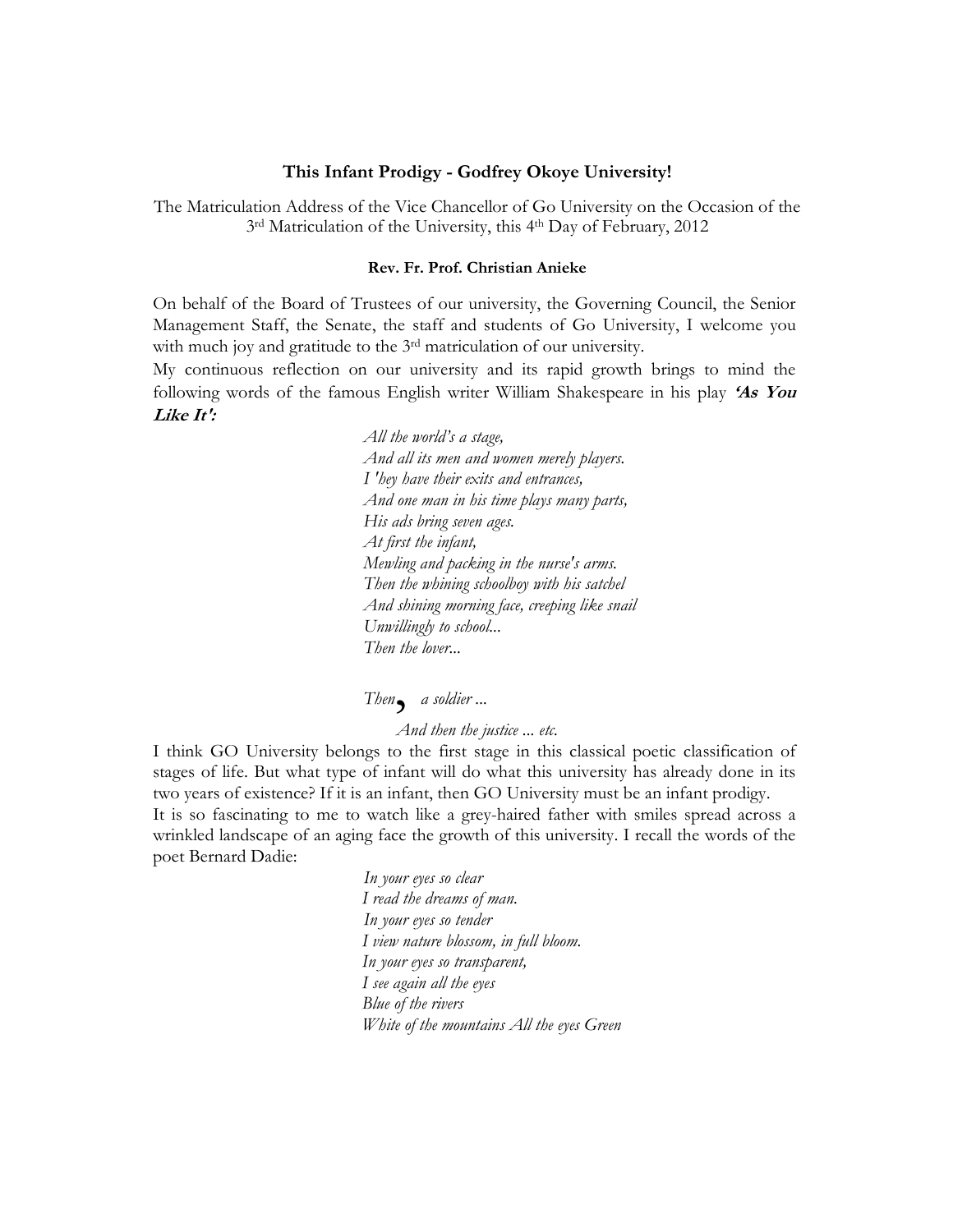*of the meadows Red of the fires and stars The eyes of other worlds* 

*All the eyes of the universe In your eyes so far, so far My love is becoming... In your eyes, child, I view nature in blossom, in full bloom.* 

From 215 students admitted after a hard screening test taken by over 600 applicants in 2009 the number of students has grown to 800, coming from all over Nigeria, the USA and Europe, including an Austrian exchange student from the University of Vienna.

GO University took off with two faculties: Natural and Applied Sciences and Management and Social Sciences. Within two years of existence, the National Universities Commission, convinced that our University is a serious one, has approved another Faculty (Faculty of Education) and additional programmes like Mass Communication, Psychology, Religion and Philosophy, Geology and Mining, Statistics and Demography, Geography and Environmental Management, Physics, Chemistry and Biology (single honours). Furthermore, this university started its journey with only 10 full-time professors. Today it has 30 professors, with a good number of visiting professors from Europe and America.

To prove to the world that it is indeed an infant prodigy, GO University hosted an international conference on Biotechnology in July last year which drew eminent scholars from all over Nigeria and other countries of the world. The fruit of this academic epiphany is that the Biotechnology programme of GO University is one of the best you can have in any Nigerian university. Our students, under the academic leadership of Prof. George Ude, have done a lot of experiments in DNA analysis and genetic engineering. We hope that with time, this university will be in position to help our governments in solving criminal puzzles by providing evidence based on DNA analysis. It is also our ambition to use the knowledge gained from genetic engineering to improve the varieties of food, plants and animals we have in our country. Fascinated by our Biotech programme, the Enugu state government has declared its willingness to partner with us in developing big Biotech projects for the state.

Last year, this university hosted a conference of librarians of all Nigerian universities. The participants were so fascinated by the orderliness and cleanliness of our compound that they declared GO University the cleanest university in Nigeria. The librarians were convinced that GO University would be a great university. To crown their admiration for our university, they elected our librarian their secretary.

By playing host to the Conference of University Librarians, the management of our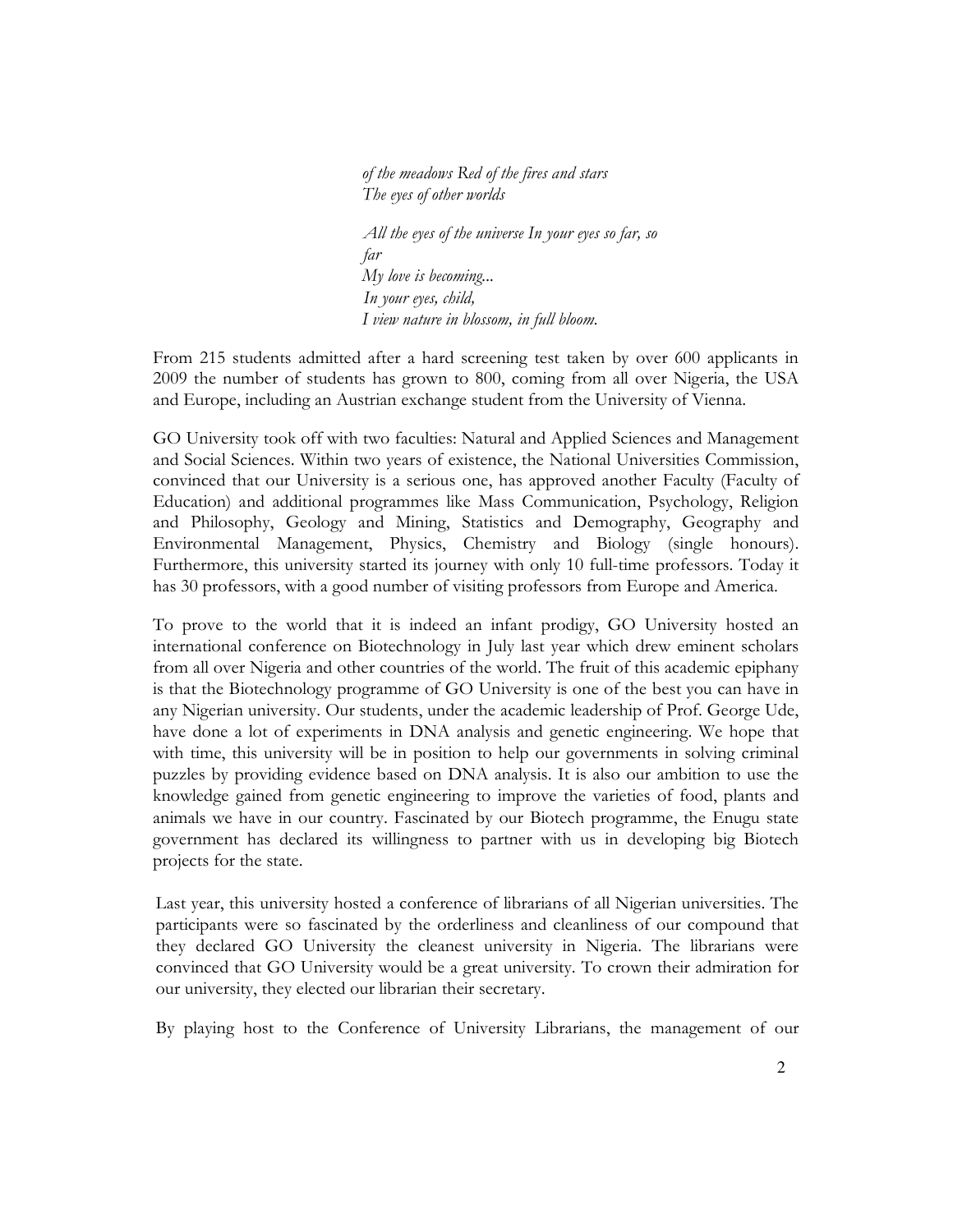university underscored the place of the library in the university. GO University believes that the library must play a central role in answering Immanuel Kant's three philosophical questions: */ill the interests of my reason, speculative as well as practical, combine in the three following questions:*

- *1. What can I k,now?*
- *2. What ought 1 to do ?*
- *3. What may I hope?*

I thank God that GO University has an American-born librarian who understands the centrality of the library to the life of a university and has been working assiduously to ensure that no important print or electronic material is missing from the library.

My dear matriculating students, may I reiterate (as I have done during your orientation) that your university understands education as a dialogical process of acquisition and dissemination of knowledge; you will experience this in lecture halls, in your projects and extra-curricular activities. We will help you, using our dialogical approach, to understand what James Russell Lowell means when he says, *True scholarship consists in knowing not what things exist but what they mean; it is not memory but judgment.*

Furthermore, looking at the Nigerian educational setting, analyzing its challenges and pitfalls, I have come to a disquieting conclusion that our universities are churning out graduates who are unemployable. I am beginning to believe that the problem of this country is not so much the problem of unemployment as that of unemployability of Nigerian graduates. A university must ask itself what the graduates will do after their studies. It must ask itself what the world outside the university needs and must equip the students to acquire the necessary skills that will enable them to work. Besides, students must acquire such education that will enable them to employ themselves if they want.

What we are trying to do in this university is to find out what industries and employers of labour need and to provide such education that will enable students to

> 41 \*

meet the demands of employers of labour. Besides, we help students to see the possibility of employing themselves by exposing them to practical skills within their field of study or beyond their field. We insist that students acquire such skills in the course of their studies. I buy totally the idea of A1 McQuire: *I think everyone should go to college and get a degree and then spend six months as a bartender and six months as a cab driver. Then they would really be educated.*

Nigeria needs such an understanding of education now in order to tackle the problem of youth unemployment. Nigerian universities must reflect on the words of John W. Gardener: *Much education today is monumentally ineffective. All too often we are giving young people cut flowers when we should be teaching them to grow their own plants.*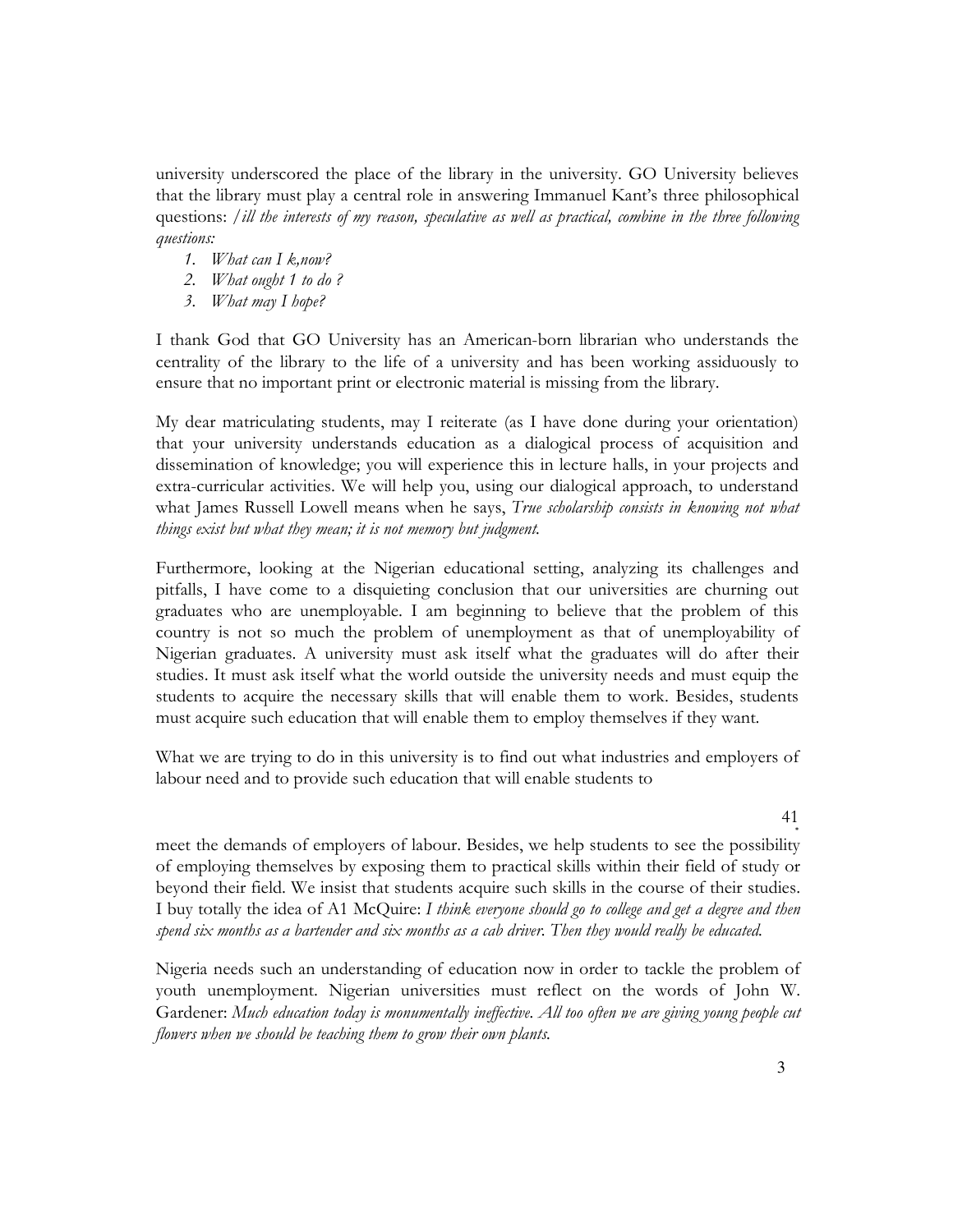GO University takes these words very seriously and tries to help students to see the possibilities they have to 'grow their own plants'. I cannot stop reminding lecturers and students that education here must be different. It must be goal-oriented, must expose the practical application of the learned material and must result in the employability of the products of the university system.

My dear students, as Aristotle says, *The roots of education are bitter but the fruit is sweet.* GO University, because of its emphasis on evidence-based learning, is not offering you an El Dorado. You may be overstretched sometimes, but you will see God's blessings after all your toiling. In the words of Pope John Paul II: *You can trust in the future even though you cannot discern its shape... you can trust in God and thus overcome the magniture of the task and the price to be paid.* As Abigail Adam says, *Teaming is not attained by chance; it must be sought for with ardour and diligence.* God will certainly bless you and guide you in your struggle to make the best out of the opportunities you have here.

You are being admitted to a university that prays, to God's own university. The university expects you to join in its 3 times of prayer. Here prayer is not an option. It is obligatory! I am convinced that a good relationship with God will make the burden of learning a little easier.

Dear parents and friends of the matriculating students, I thank you for choosing our university. What we owe you is to provide the ldnd of education and training that will justify whatever financial commitment you have made in the university. It may interest you to know that we publish the CGPA of the students after their second semester examination and place them in positions from the highest to the lowest. So before you give your child or ward fees for a new academic session, ask them to print their result out or you can request for the result directly from us. You have the right to know how they are performing.

Also, those who have 3 points and above qualify to study in any of our partner universities in Europe and America for a semester or a year after two years at GO University. For more enquiries, you can visit the website of the university: www.go- uni-enugu.net or www. go uni, e du. ng. We expect to get a feedback on how the students are performing while on holiday. That will help us to know where we must put more effort. Be assured that your children are in a safe place; no culrism, no sexual abuse or harassment, no bullying, no intimidation, no subjugation or suppression and no 'sorting'. GO University is God's own university and we are bound to radiate the goodness, justice and love of God in all academic activities and formative duties.

Besides, the type of education we are providing here has already started yielding fruit. Our students are engaged in several activities related to their programmes of study. For example, our students in Sociology participated in social actions ranging from ensuring that their environments are clean to working with Federal Road Safety Commission (FRSC) to